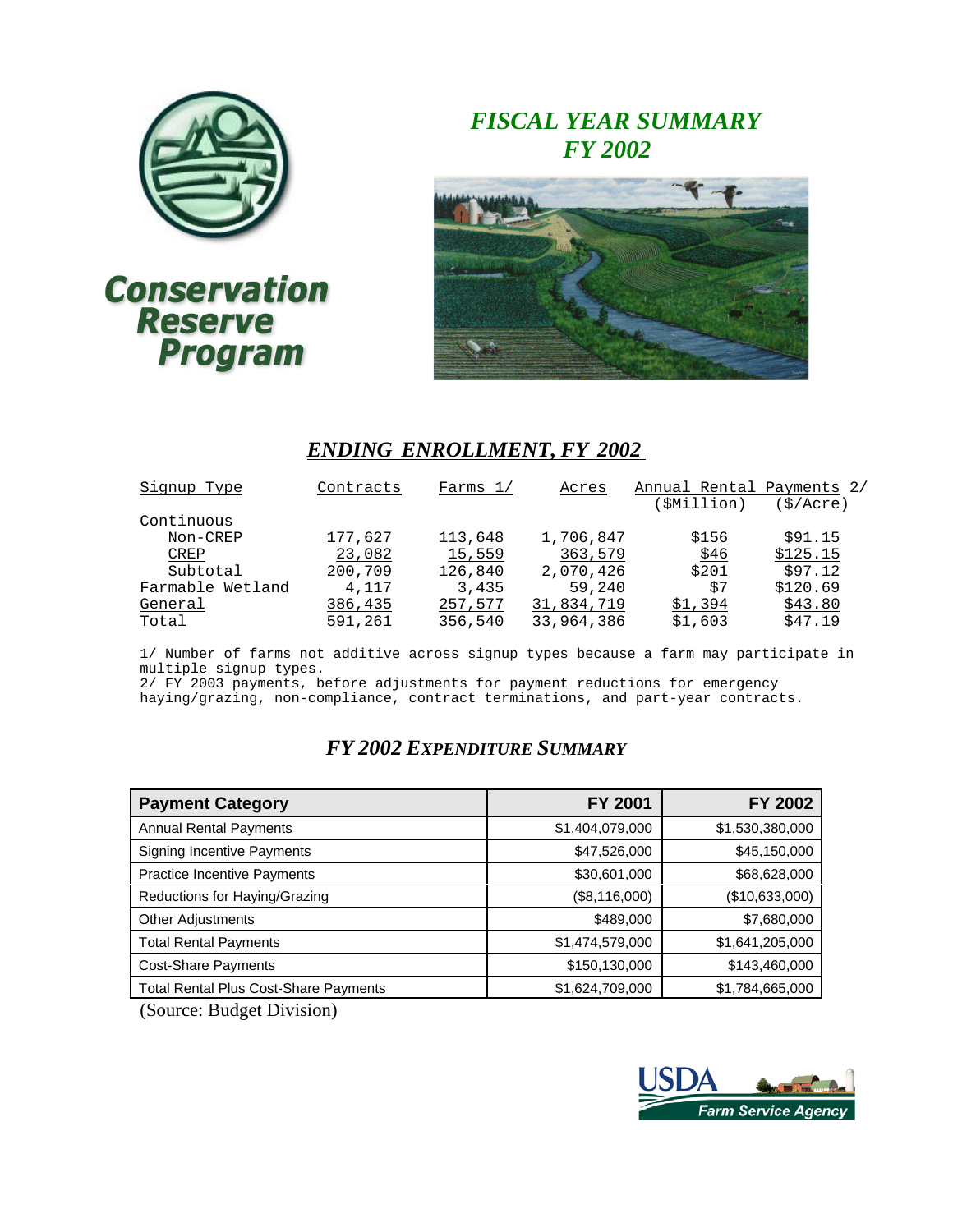## **Conservation Reserve Program Enrollment FY 2001 and FY 2002, and Changes**

|                  |                        | FY 2001 1/              | FY 2002 1/             |                                | Change                 |                                |  |
|------------------|------------------------|-------------------------|------------------------|--------------------------------|------------------------|--------------------------------|--|
| Signup Type      | Contracts in<br>Effect | Acres Under<br>Contract | Contracts in<br>Effect | <b>Acres Under</b><br>Contract | Contracts in<br>Effect | <b>Acres Under</b><br>Contract |  |
| Continuous       |                        |                         |                        |                                |                        |                                |  |
| Non-CREP         | 139.148                | 1,410,219               | 177.627                | 1,706,847                      | 38,479                 | 296,628                        |  |
| <b>CREP</b>      | 12.374                 | 187,815                 | 23,082                 | 363,579                        | 10,708                 | 175,764                        |  |
| Subtotal         | 151,522                | 1,598,034               | 200,709                | 2,070,426                      | 49,187                 | 472,392                        |  |
| Farmable Wetland | 40                     | 517                     | 4,117                  | 59.240                         | 4,077                  | 58,723                         |  |
| General          | 388,571                | 32,009,793              | 386,435                | 31,834,719                     | (2, 136)               | (175, 074)                     |  |
| Total            | 540,133                | 33,608,344              | 591,261                | 33,964,386                     | 51,128                 | 356,042                        |  |

1/ Contracts that were in effect as of the end of the FY. For CRP, program year is same as fiscal year, and runs from October 1 to September 30.

## **CRP Rental Payments for Acreage Enrolled During FY 2002**

|                  |         | <b>Rental Payments 2/</b> |              |               |  |  |
|------------------|---------|---------------------------|--------------|---------------|--|--|
| Signup Type      | Acres   | \$/Acre/Year              | \$/Year      | Total \$3/    |  |  |
| Continuous       |         |                           |              |               |  |  |
| Non-CREP         | 296,628 | \$89.93                   | \$26,676,000 | \$357,455,000 |  |  |
| <b>CREP</b>      | 175,764 | \$121.18                  | \$21,299,000 | \$296,057,000 |  |  |
| Subtotal         | 472,392 | \$101.63                  | \$47,975,000 | \$653,512,000 |  |  |
| Farmable Wetland | 58,723  | \$120.62                  | \$7,083,000  | \$101,289,000 |  |  |
| General 1/       | --      | $- -$                     | --           |               |  |  |
| Total            | 531,115 | \$103.71                  | \$55,058,000 | \$754,801,000 |  |  |

1/ No general signup acreage was enrolled during FY 2002.

2/ Includes annual base soil rental payment, maintenance allowance, and annual incentive payments where applicable, but not up-front signing and practice incentive payments. Rental payments start in FY 2003.

3/ Payments over life of contract.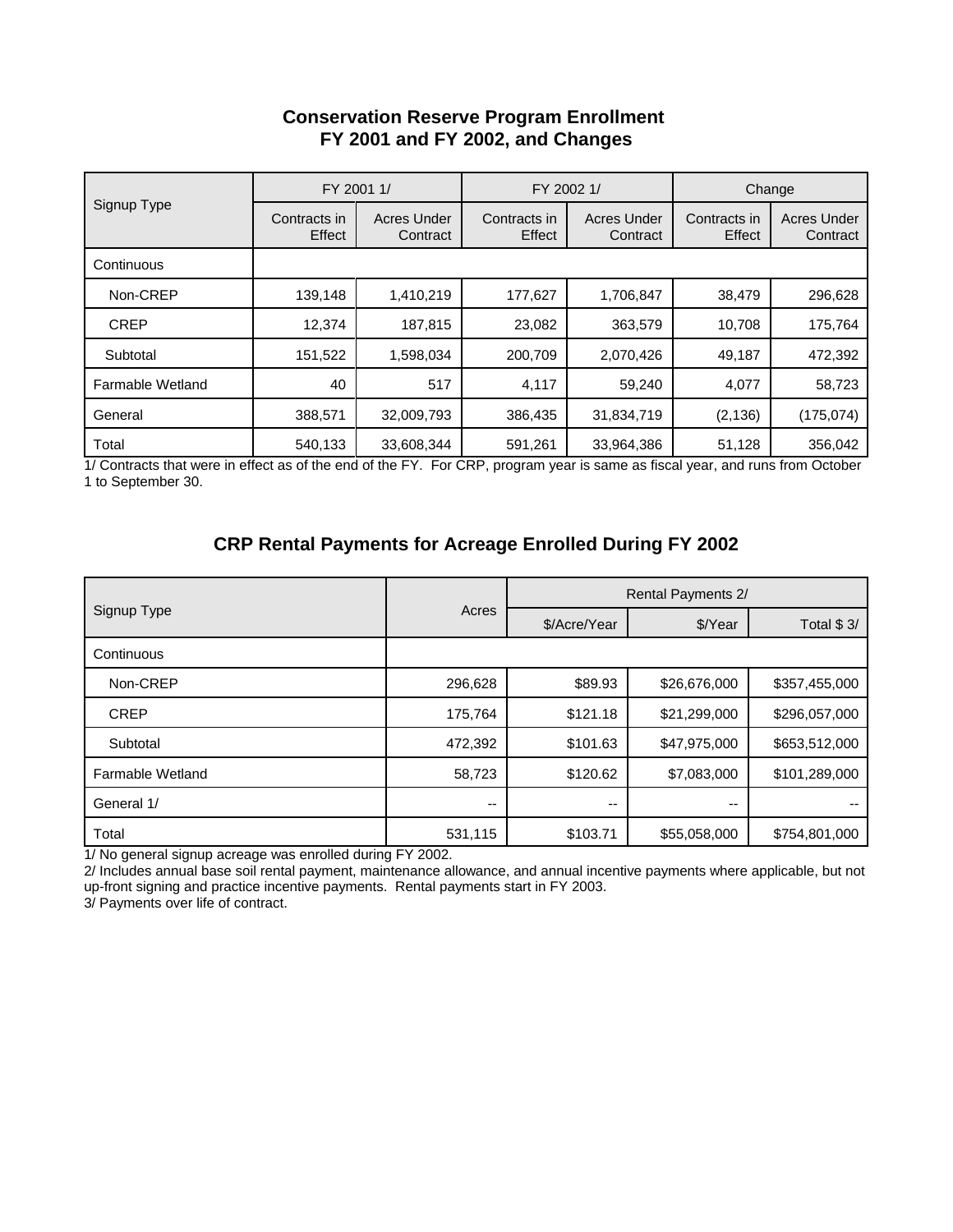**General Signup**. Producers with eligible lands compete for acceptance based on an environmental benefits index (EBI) during specified enrollment periods. Producers may submit offers below soil-specific maximum rental rates to increase EBI ranking. The most recent general signup (Signup 20) was conducted during a 4-week period in early 2000. About 2.3 million acres were approved.

**Continuous Signup**. Producers with eligible lands may enroll certain high priority conservation practices, such as filterstrips and riparian buffers, at any time during the year without competition. In addition to annual soil rental payment and cost-share assistance, many practices are eligible for additional annual and up-front financial incentives.

**Conservation Reserve Enhancement Program (CREP)**. Under CREP agreements, Federal/State partnerships, in 22 States, implement projects designed to address specific environmental objectives through targeted CRP enrollments. Signup is held on a continuous basis, general signup practices may be included, and additional financial incentives are generally provided.

**Farmable Wetland Pilot** enrollment began in June 2001 under modified continuous signup provisions.

The accompanying tables are based on contract data developed and entered in CRP data files by USDA Service Centers, and are based on the physical location of the CRP contracted land. Some adjustments have been made to correct miscoded data in the contract files. Farmable Wetland Pilot contracts are **not** included in the continuous signup tables\*\*.

| Current Enrollment by Signup and Initial Contract Year |  |
|--------------------------------------------------------|--|
|                                                        |  |
|                                                        |  |
| Current Enrollment by State and Type of Signup         |  |
|                                                        |  |
|                                                        |  |
|                                                        |  |
|                                                        |  |
|                                                        |  |
|                                                        |  |
|                                                        |  |
|                                                        |  |
|                                                        |  |
|                                                        |  |
|                                                        |  |

\*\* Data from Arizona, Hawaii, and Nevada not reported because of confidentiality concerns (less than 3 contracts in State). Data from these States are included in the totals.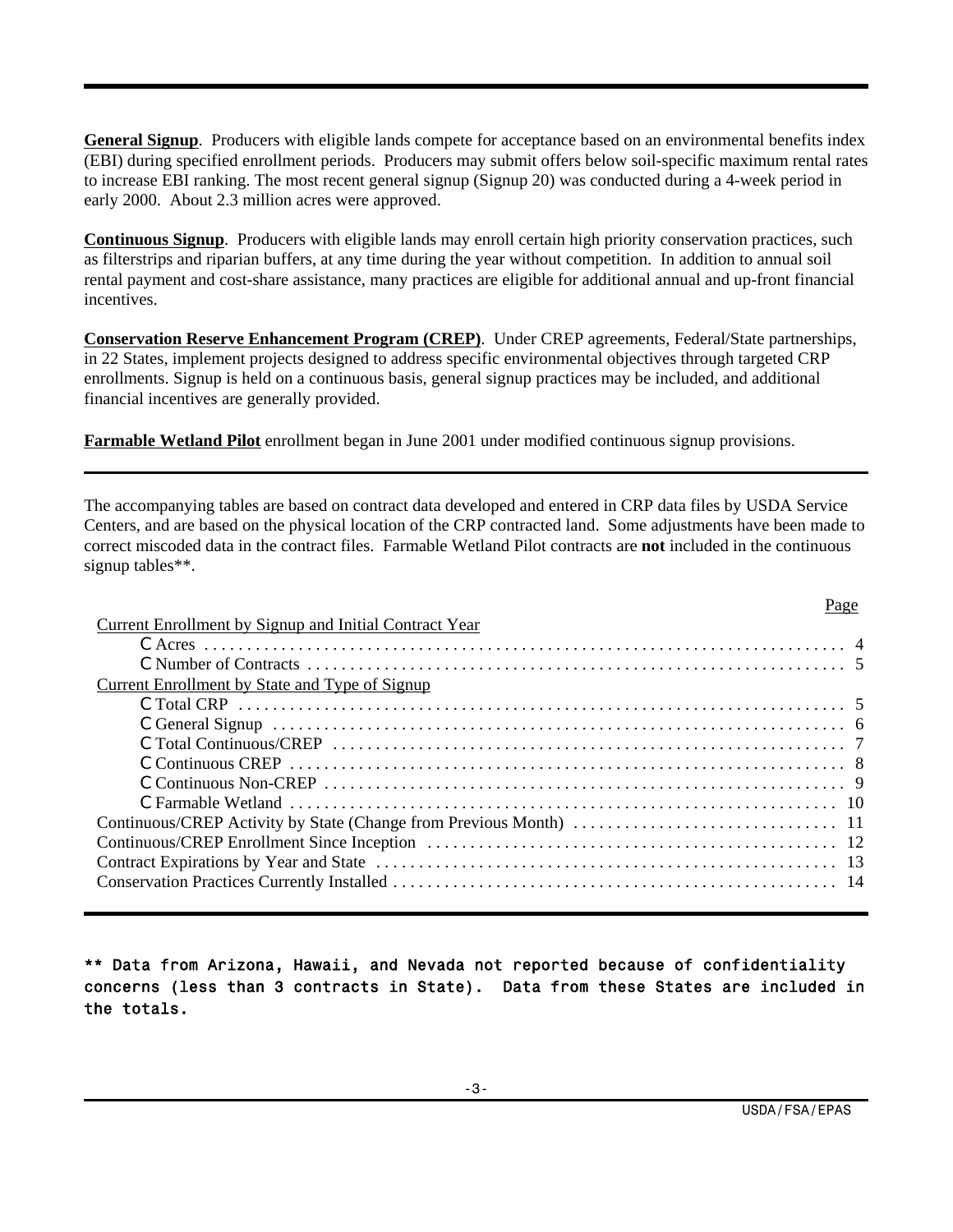## CRP ENROLLMENT AS OF END OF FY 2002 BY SIGNUP AND INITIAL CONTRACT YEAR 1/

#### ACRES

|            | <b>BEFORE</b> |           |                   |              |                                                                  |                     |                |            |         |              |
|------------|---------------|-----------|-------------------|--------------|------------------------------------------------------------------|---------------------|----------------|------------|---------|--------------|
| SIGNUP     | 1993          | 1993      | 1996              | 1997         | 1998                                                             | 1999                | 2000           | 2001       | 2002    | <b>TOTAL</b> |
| $1 - 10$   | 43,452        | 0         |                   | O            |                                                                  |                     |                | $\Omega$   |         | 43,452       |
| 11         | 839,675       |           |                   |              |                                                                  |                     |                | 0          | 0       | 839,675      |
| 12         |               | 0 966,794 |                   |              |                                                                  |                     |                |            | 0       | 966,794      |
| 13         | 0             | 0         | 435, 184 159, 405 |              |                                                                  |                     |                |            | 0       | 594,589      |
| 14         |               |           | 0                 | 99,239       | 461,045                                                          |                     |                |            | 0       | 560,284      |
| 15         | 0             |           |                   | $\mathbf{0}$ | 16, 173, 731                                                     | 356,893             |                |            | 0       | 16,530,624   |
| 16         | 0             | 0         |                   | 0            |                                                                  | 1,773,055 4,079,188 |                |            | 0       | 5,852,243    |
| 17         | $\Omega$      | 0         | 0                 | 0            | 113,292                                                          | 104.086             |                |            | 0       | 217,379      |
| 18         | ŋ             |           |                   | 0            |                                                                  |                     | 0, 4, 750, 376 |            | 0       | 4,750,376    |
| 19         |               |           |                   |              | 0                                                                | 135,512             | 131,289        |            | 0       | 266,802      |
| 20         | 0             |           |                   |              |                                                                  |                     |                | 02,256,966 | 0       | 2,256,966    |
| 21         | 0             |           |                   |              |                                                                  | 0                   | 106,481        | 12,785     | 0       | 119,265      |
| 22         | $\Omega$      |           |                   |              |                                                                  | 0                   | 33,601         | 172,576    | 0       | 206,177      |
| 23         |               |           |                   |              |                                                                  |                     | 0              | 222,289    | 248,522 | 470,811      |
| 24         |               |           |                   |              |                                                                  |                     |                | 0          | 288,948 | 288,948      |
| <b>ALL</b> | 883,127       |           |                   |              | 966,794 435,184 258,644 18,521,124 4,675,680 5,021,747 2,664,615 |                     |                |            | 537,470 | 33,964,386   |

#### NUMBER OF CONTRACTS

|            | <b>BEFORE</b> |        |          |        |         |          |        |          |        |              |
|------------|---------------|--------|----------|--------|---------|----------|--------|----------|--------|--------------|
| SIGNUP     | 1993          | 1993   | 1996     | 1997   | 1998    | 1999     | 2000   | 2001     | 2002   | <b>TOTAL</b> |
| $1 - 10$   | 1,869         | 0      | 0        | 0      | 0       | 0        | O      | $\Omega$ | 0      | 1,869        |
| 11         | 14,191        | 0      | 0        | 0      | 0       | 0        | n      | 0        | 0      | 14,191       |
| 12         | 0             | 19,124 |          |        |         |          |        |          | 0      | 19,124       |
| 13         | 0             | 0      | 10,642   | 2,185  |         |          |        |          | 0      | 12,827       |
| 14         |               | 0      | 0        | 11,350 | 21,850  | O        |        |          | 0      | 33,200       |
| 15         |               |        | $\Omega$ | 0      | 161,964 | 2,567    |        |          | 0      | 164,531      |
| 16         |               |        | $\Omega$ | 0      | 23,475  | 52,142   |        |          | 0      | 75,617       |
| 17         |               |        | $\Omega$ | 0      | 14,238  | 11,538   |        |          | 0      | 25,776       |
| 18         |               |        | ŋ        | 0      | 0       | 0        | 60,489 |          | 0      | 60,489       |
| 19         |               |        | $\Omega$ | 0      | 0       | 16,981   | 12,718 |          | 0      | 29,699       |
| 20         |               |        |          |        | 0       | 0        | 0      | 37,787   |        | 37,787       |
| 21         |               |        |          |        | 0       | 0        | 12,198 | 827      | 0      | 13,025       |
| 22         |               |        | O        | 0      | U       | 0        | 5,549  | 16,421   | 0      | 21,970       |
| 23         |               |        |          |        |         | $\Omega$ | 0      | 27,787   | 21,442 | 49,229       |
| 24         |               | n      | n        |        |         | O        | n      | 0        | 31,927 | 31,927       |
| <b>ALL</b> | 16,060        | 19,124 | 10,642   | 13,535 | 221,527 | 83,228   | 90,954 | 82,822   | 53,369 | 591,261      |

 1/ For CRP, contract year is the same as fiscal year, which begins October 1. Note: There are no contracts with initial contract years 1994 or 1995.

 General Signup Numbers: 1-13, 15, 16, 18, 20 Continuous Signup Numbers: 14, 17, 19, 21-24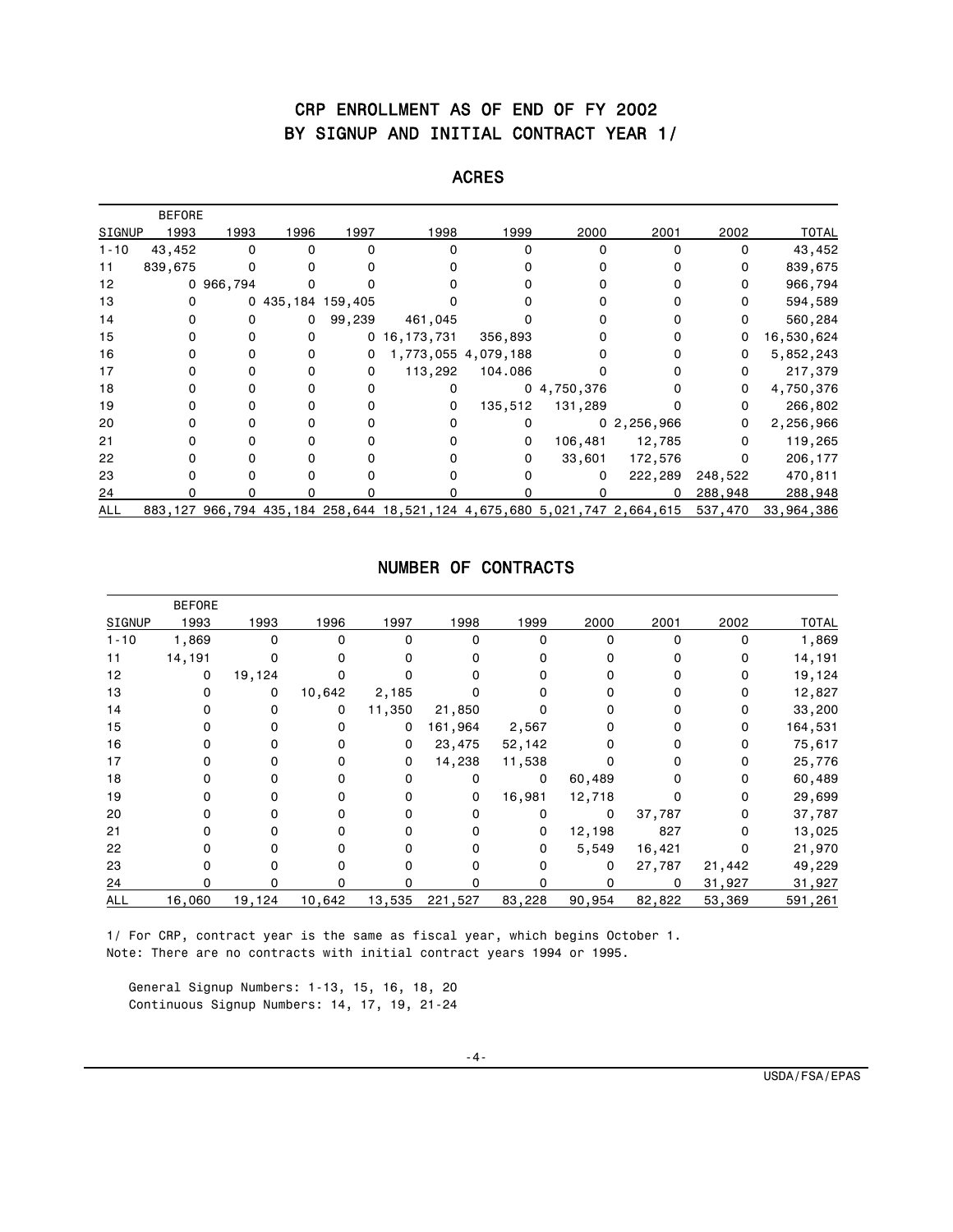|  | CURRENT ENROLLMENT BY STATE AS OF END OF FY 2002 |  |  |  |  |
|--|--------------------------------------------------|--|--|--|--|
|  | -------------TOTAL CRP (ALL SIGNUPS)------------ |  |  |  |  |

|                  | NUMBER OF | NUMBER OF    |              | ANNUAL RENTAL PAYMENTS 2/ |           |
|------------------|-----------|--------------|--------------|---------------------------|-----------|
| STATE $1/$       | CONTRACTS | <b>FARMS</b> | <b>ACRES</b> | ( \$1,000)                | (\$/ACRE) |
| U.S.             | 591,261   | 356,540      | 33,964,386   | 1,602,691                 | 47.19     |
| <b>ALABAMA</b>   | 9,870     | 7,424        | 483,654      | 21,762                    | 44.99     |
| ALASKA           | 62        | 42           | 29,476       | 978                       | 33.17     |
| ARKANSAS         | 2,980     | 1,976        | 161,363      | 7,143                     | 44.27     |
| CALIFORNIA       | 461       | 347          | 138,997      | 4,027                     | 28.97     |
| COLORADO         | 11,592    | 5,648        | 2,209,459    | 68,802                    | 31.14     |
| CONNECTICUT      | 26        | 24           | 318          | 21                        | 66.81     |
| DELAWARE         | 590       | 302          | 6,572        | 642                       | 97.68     |
| FLORIDA          | 1,923     | 1,572        | 88,286       | 3,303                     | 37.41     |
| GEORGIA          | 8,217     | 6,232        | 313,664      | 12,419                    | 39.59     |
| <b>IDAHO</b>     | 5,116     | 2,939        | 792,049      | 30,916                    | 39.03     |
| ILLINOIS         | 57,140    | 34,335       | 964,289      | 96,462                    | 100.03    |
| INDIANA          | 24,625    | 15,717       | 301,669      | 26,145                    | 86.67     |
| IOWA             | 80,221    | 43,393       | 1,865,730    | 188,042                   | 100.79    |
| <b>KANSAS</b>    | 36,786    | 23,466       | 2,658,808    | 102,938                   | 38.72     |
| <b>KENTUCKY</b>  | 11,580    | 7,420        | 312,878      | 22,534                    | 72.02     |
| LOUISIANA        | 2,765     | 1,970        | 205,781      | 9,119                     | 44.31     |
| MAINE            | 845       | 563          | 24,273       | 1,217                     | 50.15     |
| MARYLAND         | 4,664     | 2,580        | 60,926       | 6,746                     | 110.72    |
| MASSACHUSETTS    | 17        | 14           | 121          | 13                        | 103.80    |
| MICHIGAN         | 14,033    | 9,032        | 310,138      | 20,527                    | 66.19     |
| MINNESOTA        | 47,060    | 27,049       | 1,669,457    | 94,360                    | 56.52     |
| MISSISSIPPI      | 17,491    | 11,960       | 864,882      | 34,660                    | 40.08     |
| MISSOURI         | 30,578    | 19,209       | 1,551,755    | 102,297                   | 65.92     |
| <b>MONTANA</b>   | 17,375    | 6,419        | 3,411,536    | 113,780                   | 33.35     |
| NEBRASKA         | 20,389    | 12,590       | 1,140,754    | 61,273                    | 53.71     |
| NEW HAMPSHIRE    | 16        | 13           | 195          | 10                        | 52.59     |
| NEW JERSEY       | 131       | 93           | 2,294        | 119                       | 51.91     |
| NEW MEXICO       | 2,575     | 1,615        | 593,971      | 18,613                    | 31.34     |
| NEW YORK         | 2,293     | 1,740        | 60,266       | 2,639                     | 43.79     |
| NORTH CAROLINA   | 6,373     | 4,371        | 113,535      | 6,309                     | 55.57     |
| NORTH DAKOTA     | 33,294    | 16,528       | 3,326,805    | 109,952                   | 33.05     |
| OHIO             | 19,857    | 13,256       | 304,828      | 24,911                    | 81.72     |
| <b>OKLAHOMA</b>  | 8,592     | 5,922        | 1,025,294    | 33,280                    | 32.46     |
| OREGON           | 2,539     | 1,480        | 455,504      | 21,398                    | 46.98     |
| PENNSYLVANIA     | 5,043     | 3,355        | 118,061      | 7,856                     | 66.55     |
| PUERTO RICO      | 20        | 19           | 671          | 60                        | 89.05     |
| SOUTH CAROLINA   | 8,651     | 5,111        | 218,828      | 7,708                     | 35.22     |
| SOUTH DAKOTA     | 21,529    | 11,254       | 1,432,131    | 57,932                    | 40.45     |
| <b>TENNESSEE</b> | 7,065     | 5,310        | 248,777      | 13,618                    | 54.74     |
| <b>TEXAS</b>     | 23,993    | 17,485       | 4,043,602    | 142,881                   | 35.34     |
| <b>UTAH</b>      | 1,017     | 613          | 200,489      | 6,100                     | 30.42     |
| <b>VERMONT</b>   | 82        | 74           | 1,006        | 71                        | 70.50     |
| VIRGINIA         | 3,321     | 2,712        | 55,819       | 2,750                     | 49.27     |
| WASHINGTON       | 9,559     | 3,945        | 1,281,324    | 66,446                    | 51.86     |
| WEST VIRGINIA    | 60        | 51           | 1,077        | 45                        | 41.59     |
| WISCONSIN        | 27,803    | 18,695       | 634,875      | 42,273                    | 66.58     |
| WYOMING          | 1,038     | 671          | 277,992      | 7,590                     | 27.30     |

1/ State in which land is located.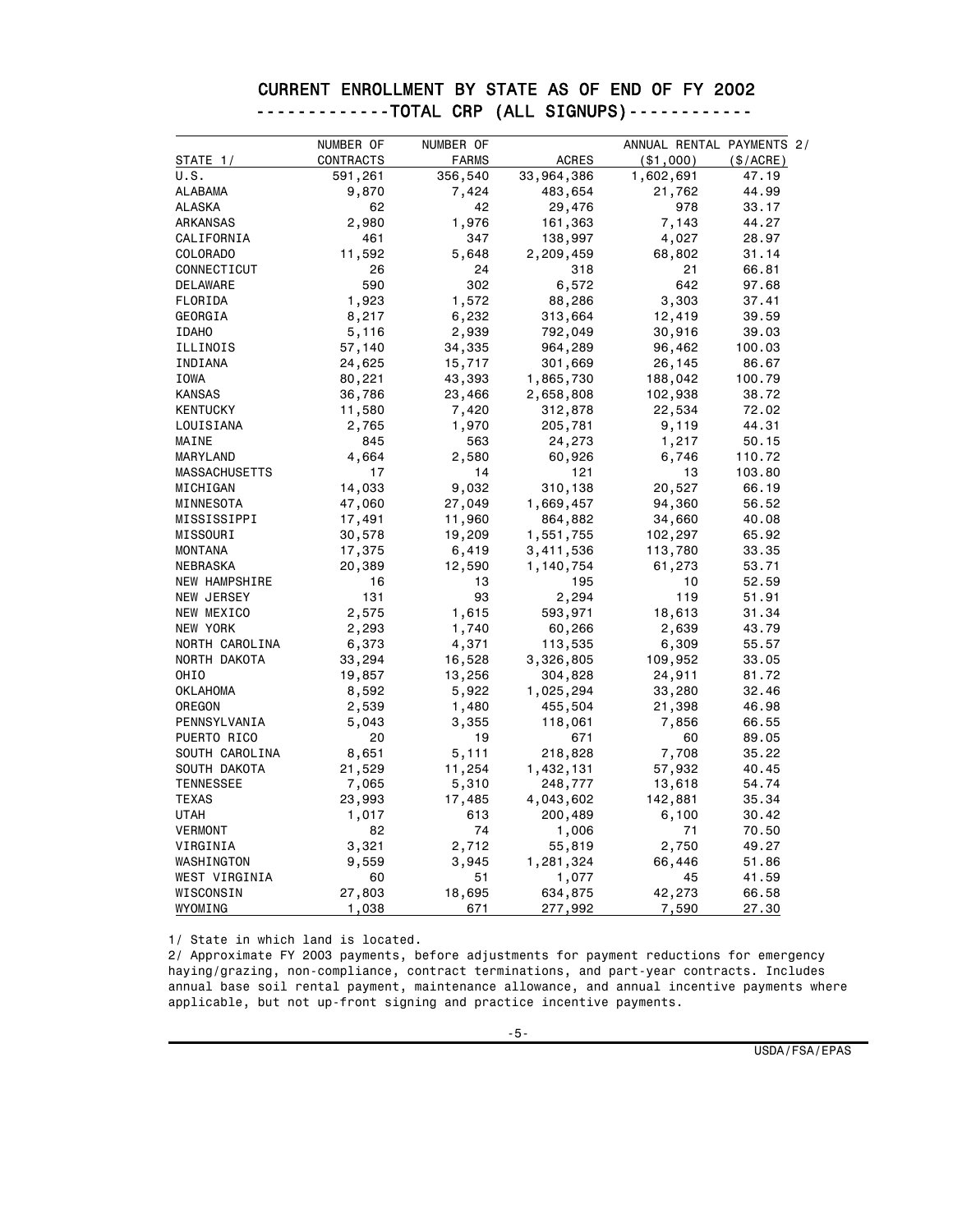|  | CURRENT ENROLLMENT BY STATE AS OF END OF FY 2002 |  |  |  |  |  |
|--|--------------------------------------------------|--|--|--|--|--|
|  | ----------------GENERAL SIGNUP-----------------  |  |  |  |  |  |

|                           | NUMBER OF      | NUMBER OF      |                        | ANNUAL RENTAL PAYMENTS 2/ |                |
|---------------------------|----------------|----------------|------------------------|---------------------------|----------------|
| STATE 1/                  | CONTRACTS      | <b>FARMS</b>   | ACRES                  | ( \$1,000)                | $(\$/ACRE)$    |
| U.S.                      | 386,435        | 257,577        | 31,834,719             | 1,394,464                 | 43.80          |
| <b>ALABAMA</b>            | 9,224          | 7,059          | 467,611                | 20,923                    | 44.74          |
| ALASKA                    | 58             | 39             | 29,336                 | 968                       | 33.01          |
| ARKANSAS                  | 2,255          | 1,633          | 147,964                | 6,205                     | 41.93          |
| CALIFORNIA                | 410            | 303            | 136,176                | 3,850                     | 28.27          |
| COLORADO                  | 10,947         | 5,416          | 2,203,431              | 68,557                    | 31.11          |
| CONNECTICUT               | 16             | 16             | 235                    | 14                        | 61.35          |
| DELAWARE                  | 81             | 65             | 1,766                  | 116                       | 65.52          |
| FLORIDA                   | 1,921          | 1,572          | 88,219                 | 3,300                     | 37.41          |
| GEORGIA                   | 8,067          | 6,173          | 312,401                | 12,357                    | 39.55          |
| <b>IDAHO</b>              | 4,767          | 2,729          | 785,570                | 30,564                    | 38.91          |
| ILLINOIS                  | 22,439         | 15,974         | 655,998                | 52,697                    | 80.33          |
| INDIANA                   | 8,455          | 6,619          | 239,206                | 18,256                    | 76.32          |
| IOWA                      | 33,857         | 23,657         | 1,507,975              | 136,164                   | 90.30          |
| <b>KANSAS</b>             | 31,770         | 21,021         | 2,619,696              | 100,476                   | 38.35          |
| <b>KENTUCKY</b>           | 6,647          | 5,061          | 273,538                | 18,604                    | 68.01          |
| LOUISIANA                 | 2,562          | 1,866          | 201,815                | 8,886                     | 44.03          |
| MAINE                     | 730            | 491            | 23,923                 | 1,194                     | 49.93          |
| MARYLAND                  | 682            | 535            | 13,808                 | 946                       | 68.49          |
| MASSACHUSETTS             | $\overline{7}$ | 6              | 93                     | 10                        | 103.43         |
| MICHIGAN                  | 7,682          | 6,098          | 258,797                | 14,618                    | 56.48          |
| MINNESOTA                 | 25,544         | 16,883         | 1,435,833              | 72,944                    | 50.80          |
| MISSISSIPPI               | 14,048         | 10,325         | 805,511                | 31,172                    | 38.70          |
| MISSOURI                  | 24,721         | 17,009         | 1,486,878              | 96,484                    | 64.89          |
| MONTANA                   | 15,993         | 6,078          |                        |                           | 33.16          |
| NEBRASKA                  | 15,033         | 9,974          | 3,262,453<br>1,101,374 | 108,198<br>57,866         | 52.54          |
| NEW HAMPSHIRE             | 1              | 1              | 11                     | 1                         | 48.00          |
| NEW JERSEY                | 86             | 65             | 2,108                  | 104                       | 49.51          |
| NEW MEXICO                | 2,562          | 1,602          | 591,021                | 18,485                    | 31.28          |
| NEW YORK                  | 1,659          | 1,278          | 52,155                 | 2,144                     | 41.11          |
| NORTH CAROLINA            | 4,082          | 3,253          | 85,444                 | 3,675                     | 43.01          |
| NORTH DAKOTA              |                | 14,400         |                        | 104,712                   | 32.74          |
| OHIO                      | 27,975         |                | 3,198,771              |                           |                |
| <b>OKLAHOMA</b>           | 7,600          | 6,123          | 257,319                | 19,105                    | 74.25<br>32.33 |
| OREGON                    | 8,249          | 5,703          | 1,013,504              | 32,768                    | 46.14          |
| PENNSYLVANIA              | 2,040<br>1,906 | 1,215<br>1,557 | 444,067<br>62,581      | 20,488<br>2,574           | 41.13          |
| PUERTO RICO               | 20             | 19             | 671                    | 60                        | 89.05          |
| SOUTH CAROLINA            | 5,534          | 3,829          | 186,122                | 5,970                     | 32.08          |
| SOUTH DAKOTA              |                |                | 1,297,530              |                           | 38.10          |
|                           | 13,694         | 7,326          |                        | 49,436                    |                |
| <b>TENNESSEE</b><br>TEXAS | 6,118          | 4,906          | 240,007                | 12,833                    | 53.47          |
|                           | 23,470         | 17,159         | 4,021,542              | 142,025                   | 35.32          |
| UTAH                      | 1,004          | 602            | 200,397                | 6,095                     | 30.42          |
| <b>VERMONT</b>            | 5              | 5              | 122                    | 5                         | 40.44          |
| VIRGINIA                  | 1,750          | 1,457          | 42,121                 | 1,733                     | 41.14          |
| WASHINGTON                | 6,861          | 3,296          | 1,199,238              | 60,207                    | 50.20          |
| WEST VIRGINIA             | 27             | 23             | 851                    | 35                        | 40.69          |
| WISCONSIN                 | 22,918         | 16,540         | 603,430                | 39,141                    | 64.86          |
| WYOMING                   | 956            | 614            | 275,914                | 7,498                     | 27.17          |

1/ State in which land is located.

2/ Approximate FY 2003 payments, before adjustments for payment reductions for emergency haying/grazing, non-compliance, and contract terminations. Includes annual base soil rental payment and maintenance allowance.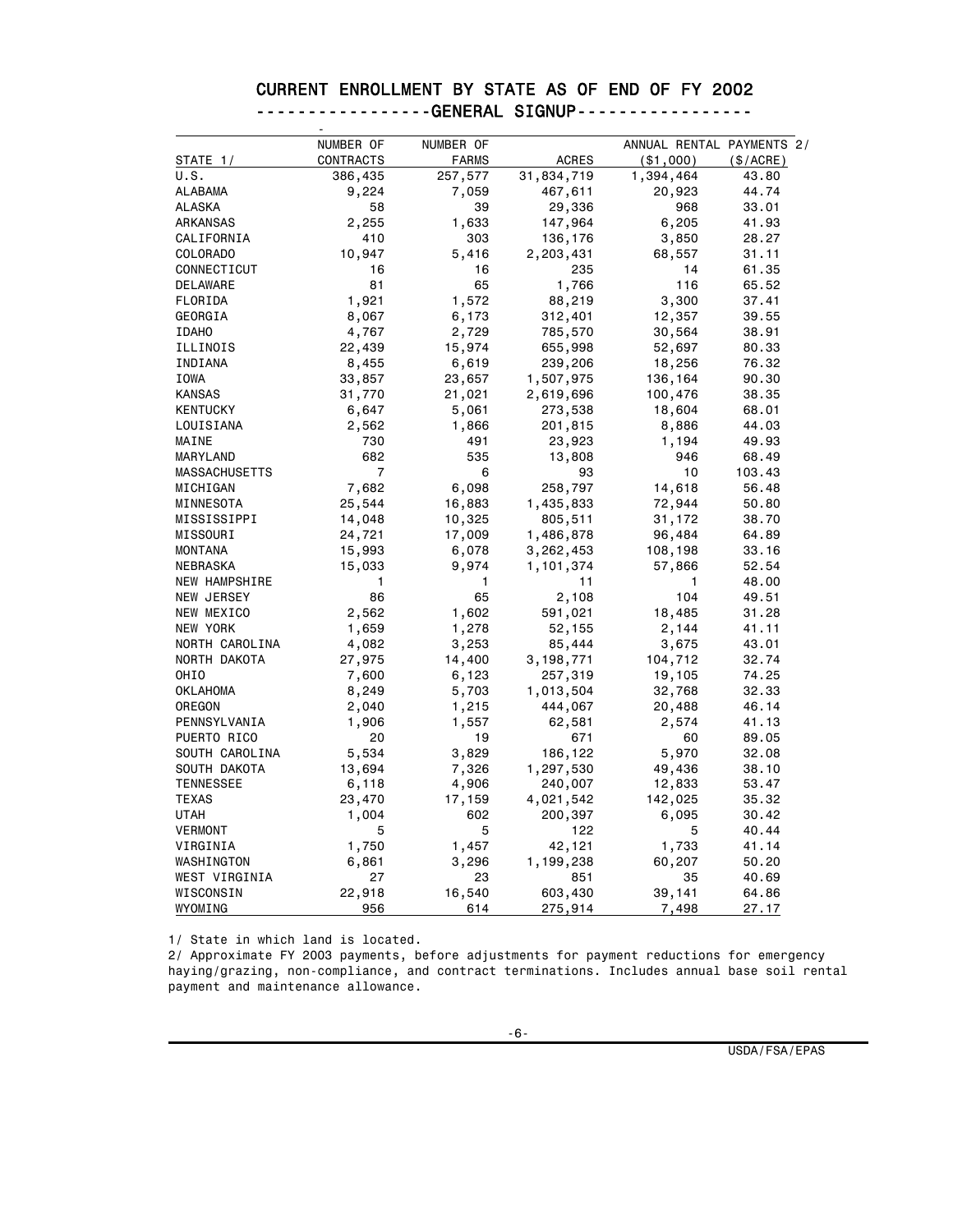|                      | NUMBER OF      | NUMBER OF      |              | ANNUAL RENTAL PAYMENTS 3/ |           |
|----------------------|----------------|----------------|--------------|---------------------------|-----------|
| STATE $2/$           | CONTRACTS      | <b>FARMS</b>   | <b>ACRES</b> | ( \$1,000)                | (\$/ACRE) |
| U.S.                 | 200,709        | 126,840        | 2,070,426    | 201,077                   | 97.12     |
| <b>ALABAMA</b>       | 646            | 504            | 16,043       | 839                       | 52.28     |
| ALASKA               | 4              | 4              | 140          | 9                         | 67.78     |
| ARKANSAS             | 725            | 487            | 13,399       | 939                       | 70.05     |
| CALIFORNIA           | 51             | 46             | 2,822        | 177                       | 62.57     |
| COLORADO             | 645            | 371            | 6,029        | 245                       | 40.70     |
| CONNECTICUT          | 10             | 8              | 83           | $\overline{7}$            | 82.32     |
| DELAWARE             | 509            | 265            | 4,806        | 526                       | 109.49    |
| FLORIDA              | $\overline{2}$ | $\overline{2}$ | 68           | 3                         | 39.88     |
| GEORGIA              | 150            | 88             | 1,263        | 62                        | 49.15     |
| <b>IDAHO</b>         | 349            | 284            | 6,479        | 351                       | 54.18     |
| ILLINOIS             | 34,701         | 22,490         | 308,291      | 43,765                    | 141.96    |
| INDIANA              | 16,170         | 10,362         | 62,463       | 7,889                     | 126.30    |
| IOWA                 | 44,600         | 26,168         | 328,433      | 47,125                    | 143.48    |
| <b>KANSAS</b>        | 5,016          | 3,631          | 39,111       | 2,462                     | 62.94     |
| <b>KENTUCKY</b>      | 4,933          | 3,048          | 39,339       | 3,930                     | 99.89     |
| LOUISIANA            | 203            | 148            | 3,965        | 233                       | 58.65     |
| MAINE                | 115            | 91             | 350          | 23                        | 65.51     |
| MARYLAND             | 3,982          | 2,345          | 47,118       | 5,800                     | 123.10    |
| <b>MASSACHUSETTS</b> | 10             | 8              | 27           | 3                         | 105.06    |
| MICHIGAN             | 6,351          | 3,400          | 51,342       | 5,909                     | 115.10    |
| MINNESOTA            | 20,358         | 13,137         | 219,514      | 20,082                    | 91.48     |
| MISSISSIPPI          | 3,443          | 2,473          | 59,370       | 3,488                     | 58.76     |
| MISSOURI             | 5,857          | 4,012          | 64,877       | 5,813                     | 89.61     |
| <b>MONTANA</b>       | 1,370          | 535            | 149,000      | 5,579                     | 37.44     |
| NEBRASKA             | 5,073          | 3,489          | 37,060       | 3,206                     | 86.50     |
| NEW HAMPSHIRE        | 15             | 12             | 184          | 10                        | 52.85     |
| NEW JERSEY           | 45             | 30             | 186          | 15                        | 79.13     |
| NEW MEXICO           | 13             | 13             | 2,951        | 129                       | 43.60     |
| NEW YORK             | 634            | 485            | 8,111        | 495                       | 61.06     |
| NORTH CAROLINA       | 2,291          | 1,180          | 28,091       | 2,634                     | 93.75     |
| NORTH DAKOTA         | 5,086          | 3,128          | 124,161      | 5,055                     | 40.71     |
| OHIO                 | 12,257         | 8,110          | 47,508       | 5,806                     | 122.21    |
| <b>OKLAHOMA</b>      | 343            | 271            | 11,789       | 512                       | 43.46     |
| OREGON               | 499            | 333            | 11,437       | 910                       | 79.57     |
| PENNSYLVANIA         | 3,137          | 1,939          | 55,480       | 5,282                     | 95.21     |
| PUERTO RICO          | 0              | 0              | 0            | 0                         | ä,        |
| SOUTH CAROLINA       | 3,117          | 1,820          | 32,706       | 1,738                     | 53.13     |
| SOUTH DAKOTA         | 7,168          | 4,816          | 125,068      | 7,822                     | 62.54     |
| <b>TENNESSEE</b>     | 947            | 733            | 8,770        | 785                       | 89.55     |
| <b>TEXAS</b>         | 523            | 436            | 22,059       | 856                       | 38.81     |
| <b>UTAH</b>          | 13             | 11             | 92           | 4                         | 47.86     |
| <b>VERMONT</b>       | 77             | 69             | 884          | 66                        | 74.66     |
| VIRGINIA             | 1,571          | 1,296          | 13,697       | 1,017                     | 74.27     |
| WASHINGTON           | 2,698          | 1,396          | 82,086       | 6,239                     | 76.01     |
| WEST VIRGINIA        | 33             | 28             | 225          | 10                        | 45.00     |
| WISCONSIN            | 4,885          | 3,268          | 31,445       | 3,132                     | 99.61     |
| WYOMING              | 82             | 68             | 2,077        | 93                        | 44.55     |

#### CURRENT ENROLLMENT BY STATE AS OF END OF FY 2002 ------------TOTAL CONTINUOUS/CREP 1/------------

1/ Farmable Wetland enrollment not included.

2/ State in which land is located.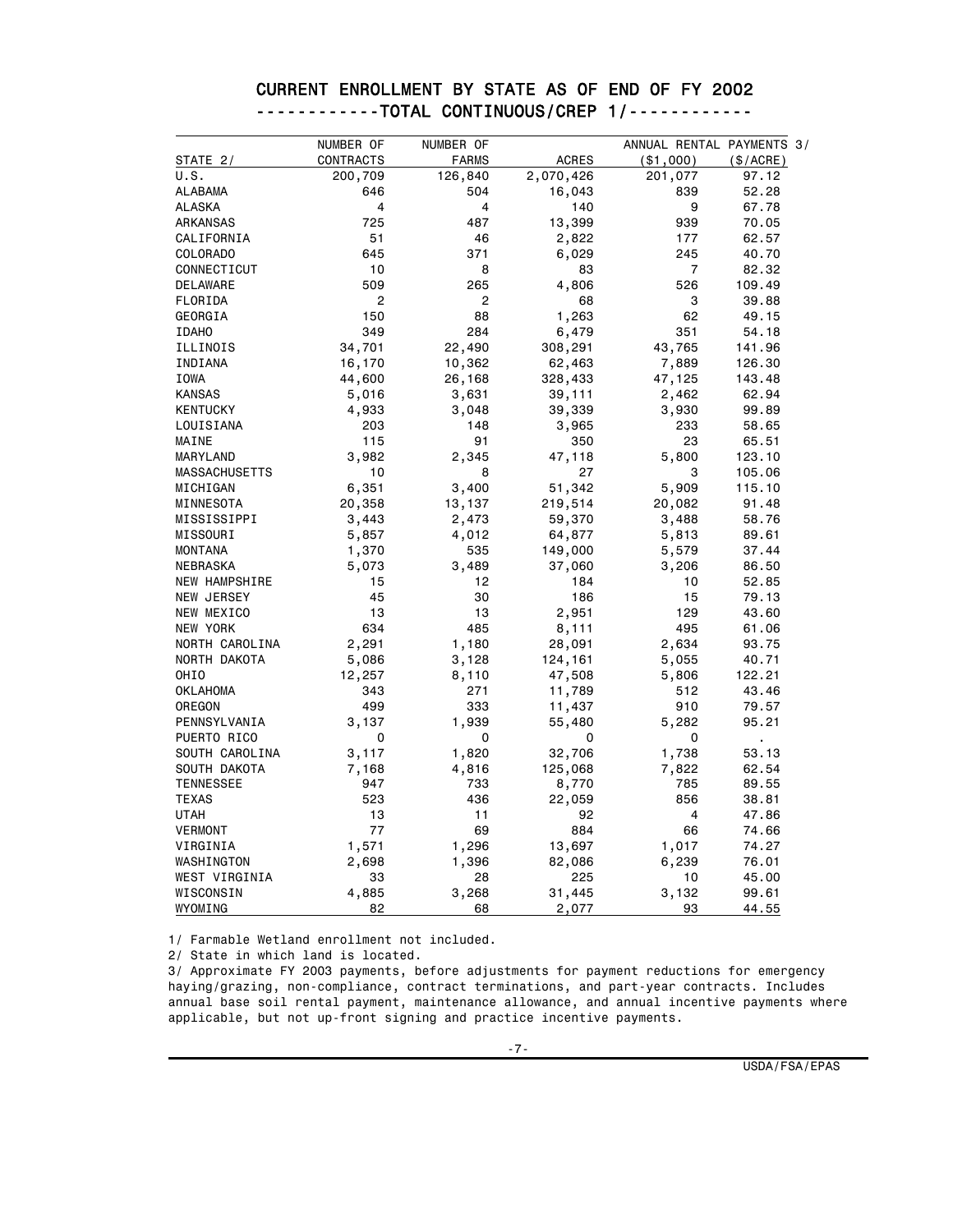## CURRENT ENROLLMENT BY STATE AS OF END OF FY 2002

|  | ----------------------(,KPM | . |
|--|-----------------------------|---|
|  |                             |   |

|                  | NUMBER OF   | NUMBER OF    |                | ANNUAL RENTAL PAYMENTS 2/ |                |
|------------------|-------------|--------------|----------------|---------------------------|----------------|
| STATE $1/$       | CONTRACTS   | <b>FARMS</b> | <b>ACRES</b>   | ( \$1,000)                | (\$/ACRE)      |
| U.S.             | 23,082      | 15,559       | 363,579        | 45,503                    | 125.15         |
| <b>ALABAMA</b>   | 0           | 0            | 0              | 0                         |                |
| <b>ALASKA</b>    | 0           | 0            | 0              | 0                         |                |
| ARKANSAS         | 6           | 6            | 208            | 22                        | 105.72         |
| CALIFORNIA       | 1           | 1            | $\overline{4}$ | 0                         | 76.60          |
| COLORADO         | 0           | 0            | 0              | 0                         | $\blacksquare$ |
| CONNECTICUT      | 0           | 0            | 0              | 0                         |                |
| DELAWARE         | 339         | 185          | 4,001          | 463                       | 115.60         |
| FLORIDA          | 0           | 0            | 0              | 0                         |                |
| GEORGIA          | 0           | 0            | 0              | 0                         |                |
| <b>IDAHO</b>     | 0           | 0            | 0              | 0                         |                |
| ILLINOIS         | 5,130       | 3,778        | 103,671        | 16,598                    | 160.10         |
| INDIANA          | 0           | 0            | 0              | 0                         |                |
| <b>IOWA</b>      | 0           | 0            | 0              | 0                         |                |
| <b>KANSAS</b>    | 0           | 0            | 0              | 0                         |                |
| <b>KENTUCKY</b>  | 87          | 54           | 2,056          | 249                       | 121.19         |
| LOUISIANA        | 0           | 0            | 0              | 0                         |                |
| MAINE            | 0           | 0            | 0              | 0                         |                |
| MARYLAND         | 3,501       | 2,175        | 44,066         | 5,542                     | 125.77         |
| MASSACHUSETTS    | 0           | 0            | 0              | 0                         | ä,             |
| MICHIGAN         | 3,102       | 1,665        | 36,680         | 4,463                     | 121.67         |
| MINNESOTA        | 1,485       | 1,199        | 45,581         | 4,908                     | 107.68         |
| MISSISSIPPI      | 0           | 0            | 0              | 0                         | ä,             |
| MISSOURI         | 159         | 124          | 9,284          | 792                       | 85.35          |
| <b>MONTANA</b>   | 0           | 0            | 0              | 0                         |                |
| NEBRASKA         | 0           | 0            | 0              | 0                         |                |
| NEW HAMPSHIRE    | 0           | $\Omega$     | 0              | 0                         |                |
| NEW JERSEY       | $\mathbf 0$ | $\Omega$     | $\Omega$       | 0                         |                |
| NEW MEXICO       | $\mathbf 0$ | 0            | $\Omega$       | 0                         |                |
| NEW YORK         | 99          | 79           | 1,116          | 124                       | 110.96         |
| NORTH CAROLINA   | 1,177       | 720          | 17,539         | 1,865                     | 106.31         |
| NORTH DAKOTA     | 43          | 32           | 843            | 31                        | 36.63          |
| OHIO             | 2,519       | 1,777        | 13,650         | 2,091                     | 153.15         |
| <b>OKLAHOMA</b>  | 0           | 0            | 0              | 0                         |                |
| OREGON           | 303         | 228          | 6,641          | 596                       | 89.72          |
| PENNSYLVANIA     | 2,824       | 1,694        | 54,591         | 5,237                     | 95.93          |
| PUERTO RICO      | 0           | 0            | 0              | 0                         |                |
| SOUTH CAROLINA   | 0           | 0            | 0              | 0                         |                |
| SOUTH DAKOTA     | 0           | 0            | 0              | 0                         |                |
| <b>TENNESSEE</b> | 0           | 0            | 0              | 0                         |                |
| <b>TEXAS</b>     | 0           | 0            | 0              | 0                         |                |
| <b>UTAH</b>      | 0           | 0            | 0              | 0                         |                |
| VERMONT          | 42          | 38           | 558            | 48                        | 86.86          |
| VIRGINIA         | 1,406       | 1,168        | 12,309         | 949                       | 77.06          |
| WASHINGTON       | 287         | 238          | 4,986          | 875                       | 175.44         |
| WEST VIRGINIA    | 0           | 0            | 0              | 0                         |                |
| WISCONSIN        | 572         | 398          | 5,793          | 651                       | 112.42         |
| WYOMING          | 0           | 0            | $\Omega$       | $\Omega$                  |                |

1/ State in which land is located.

3/ Approximate FY 2003 payments, before adjustments for payment reductions for emergency haying/grazing, non-compliance, contract terminations, and part-year contracts. Includes annual base soil rental payment, maintenance allowance, and annual incentive payments where applicable, but not up-front signing and practice incentive payments.

USDA/FSA/EPAS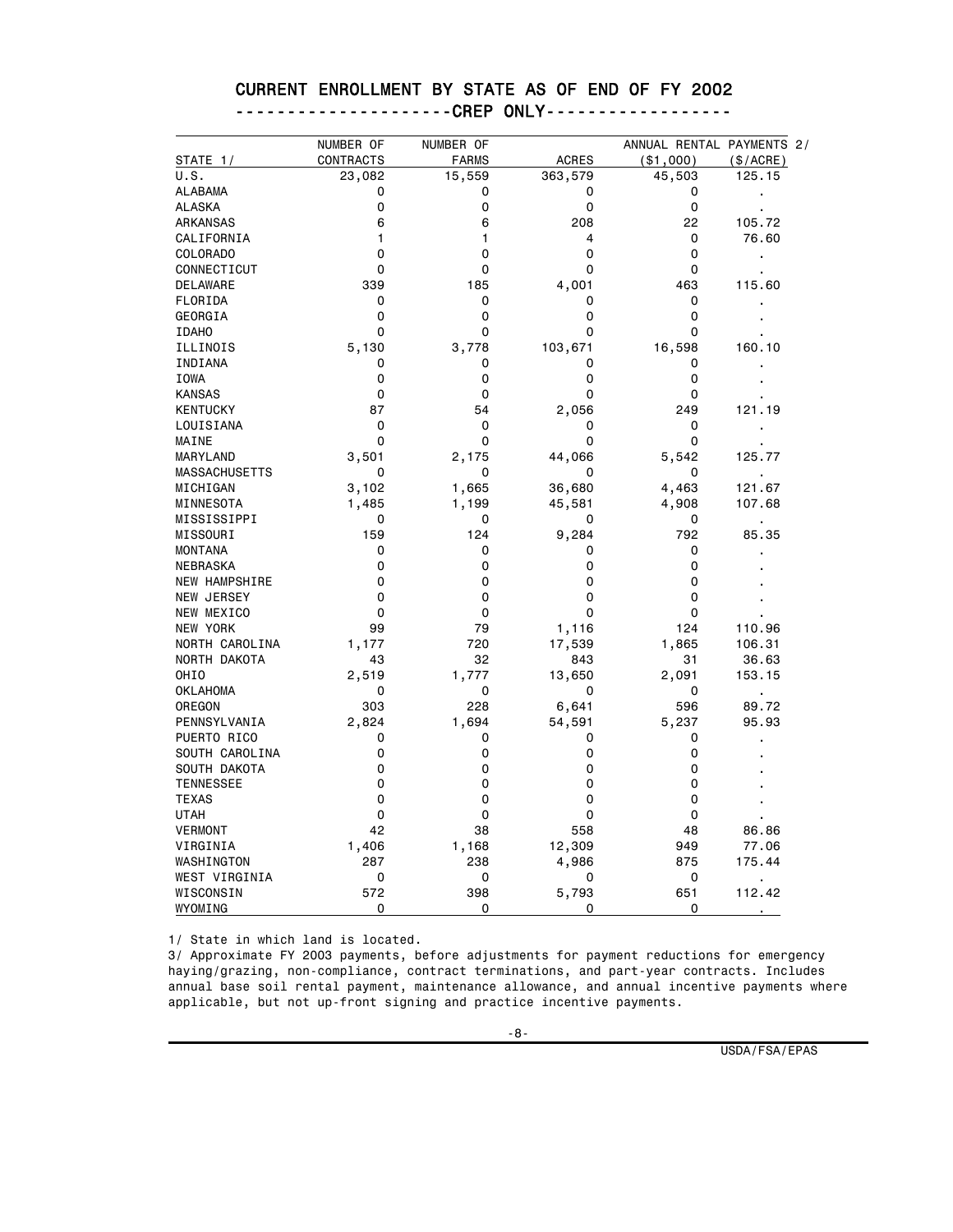|                      | NUMBER OF        | NUMBER OF      |              | ANNUAL RENTAL PAYMENTS 3/ |                |
|----------------------|------------------|----------------|--------------|---------------------------|----------------|
| STATE <sub>2</sub> / | <b>CONTRACTS</b> | <b>FARMS</b>   | <b>ACRES</b> | ( \$1,000)                | (\$/ACRE)      |
| U.S.                 | 177,627          | 113,648        | 1,706,847    | 155,574                   | 91.15          |
| <b>ALABAMA</b>       | 646              | 504            | 16,043       | 839                       | 52.28          |
| <b>ALASKA</b>        | 4                | 4              | 140          | 9                         | 67.78          |
| ARKANSAS             | 719              | 482            | 13,191       | 917                       | 69.48          |
| CALIFORNIA           | 50               | 45             | 2,818        | 176                       | 62.55          |
| COLORADO             | 645              | 371            | 6,029        | 245                       | 40.70          |
| CONNECTICUT          | 10               | 8              | 83           | $\overline{7}$            | 82.32          |
| <b>DELAWARE</b>      | 170              | 125            | 804          | 64                        | 79.11          |
| FLORIDA              | $\overline{c}$   | $\overline{2}$ | 68           | 3                         | 39.88          |
| GEORGIA              | 150              | 88             | 1,263        | 62                        | 49.15          |
| <b>IDAHO</b>         | 349              | 284            | 6,479        | 351                       | 54.18          |
| ILLINOIS             | 29,571           | 19,694         | 204,620      | 27,167                    | 132.77         |
| INDIANA              | 16,170           | 10,362         | 62,463       | 7,889                     | 126.30         |
| IOWA                 | 44,600           | 26,168         | 328,433      | 47,125                    | 143.48         |
| <b>KANSAS</b>        | 5,016            | 3,631          | 39,111       | 2,462                     | 62.94          |
| <b>KENTUCKY</b>      | 4,846            | 2,994          | 37,283       | 3,681                     | 98.72          |
| LOUISIANA            | 203              | 148            | 3,965        | 233                       | 58.65          |
| MAINE                | 115              | 91             | 350          | 23                        | 65.51          |
| MARYLAND             | 481              | 357            | 3,051        | 258                       | 84.58          |
| <b>MASSACHUSETTS</b> | 10               | 8              | 27           | 3                         | 105.06         |
| MICHIGAN             | 3,249            | 1,949          | 14,662       | 1,446                     | 98.63          |
| MINNESOTA            | 18,873           | 12,233         | 173,933      | 15,174                    | 87.24          |
| MISSISSIPPI          | 3,443            | 2,473          | 59,370       | 3,488                     | 58.76          |
| MISSOURI             | 5,698            | 3,893          | 55,593       | 5,021                     | 90.32          |
| <b>MONTANA</b>       | 1,370            | 535            | 149,000      | 5,579                     | 37.44          |
| NEBRASKA             | 5,073            | 3,489          | 37,060       | 3,206                     | 86.50          |
| NEW HAMPSHIRE        | 15               | 12             | 184          | 10                        | 52.85          |
| <b>NEW JERSEY</b>    | 45               | 30             | 186          | 15                        | 79.13          |
| NEW MEXICO           | 13               | 13             | 2,951        | 129                       | 43.60          |
| NEW YORK             | 535              | 406            | 6,995        | 371                       | 53.09          |
| NORTH CAROLINA       | 1,114            | 498            | 10,553       | 769                       | 72.89          |
| NORTH DAKOTA         | 5,043            | 3,098          | 123,318      | 5,024                     | 40.74          |
| OHIO                 | 9,738            | 6,748          | 33,858       | 3,715                     | 109.74         |
| <b>OKLAHOMA</b>      | 343              | 271            | 11,789       | 512                       | 43.46          |
| OREGON               | 196              | 128            | 4,796        | 314                       | 65.53          |
| PENNSYLVANIA         | 313              | 259            | 888          | 45                        | 50.97          |
| PUERTO RICO          | 0                | 0              | 0            | 0                         | $\blacksquare$ |
| SOUTH CAROLINA       | 3,117            | 1,820          | 32,706       | 1,738                     | 53.13          |
| SOUTH DAKOTA         | 7,168            | 4,816          | 125,068      | 7,822                     | 62.54          |
| <b>TENNESSEE</b>     | 947              | 733            | 8,770        | 785                       | 89.55          |
| <b>TEXAS</b>         | 523              | 436            | 22,059       | 856                       | 38.81          |
| <b>UTAH</b>          | 13               | 11             | 92           | 4                         | 47.86          |
| <b>VERMONT</b>       | 35               | 33             | 326          | 18                        | 53.76          |
| VIRGINIA             | 165              | 144            | 1,388        | 69                        | 49.58          |
| WASHINGTON           | 2,411            | 1,180          | 77,101       | 5,365                     | 69.58          |
| WEST VIRGINIA        | 33               | 28             | 225          | 10                        | 45.00          |
| WISCONSIN            | 4,313            | 2,976          | 25,652       | 2,481                     | 96.71          |
| WYOMING              | 82               | 68             | 2,077        | 93                        | 44.55          |

#### CURRENT ENROLLMENT BY STATE AS OF END OF FY 2002 --------------CONTINUOUS NON-CREP 1/------------

1/ Farmable Wetland enrollment not included.

2/ State in which land is located.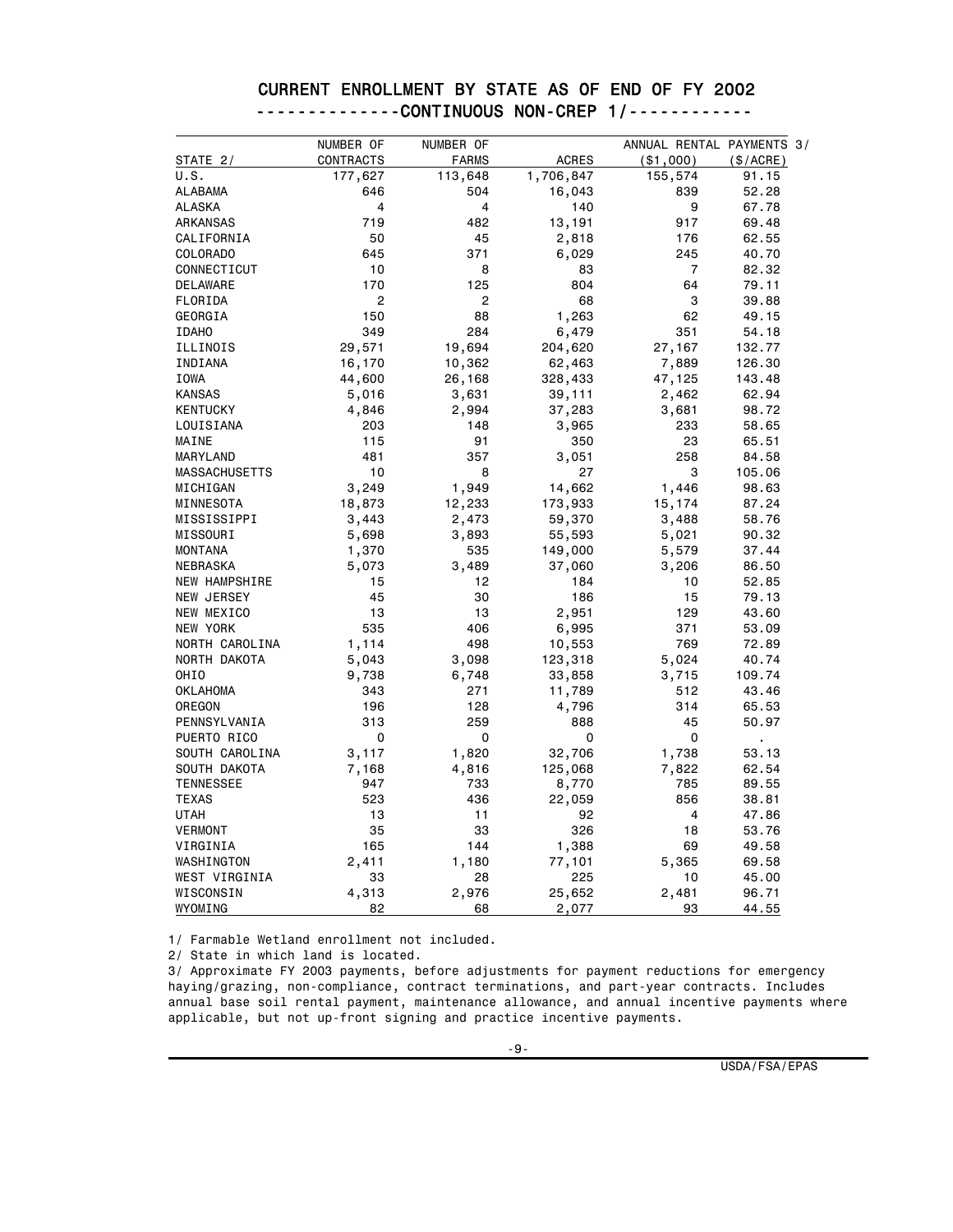|                      | NUMBER OF | NUMBER OF    |              | ANNUAL RENTAL PAYMENTS 2/ |                |
|----------------------|-----------|--------------|--------------|---------------------------|----------------|
| STATE 1/             | CONTRACTS | <b>FARMS</b> | <b>ACRES</b> | ( \$1,000)                | (\$/ACRE)      |
| U.S.                 | 4,117     | 3,435        | 59,240       | 7,149                     | 120.69         |
| <b>ALABAMA</b>       | 0         | 0            | 0            | 0                         |                |
| <b>ALASKA</b>        | 0         | 0            | 0            | 0                         |                |
| ARKANSAS             | 0         | 0            | 0            | 0                         |                |
| CALIFORNIA           | 0         | 0            | 0            | 0                         |                |
| COLORADO             | 0         | 0            | 0            | 0                         |                |
| CONNECTICUT          | 0         | 0            | 0            | 0                         |                |
| <b>DELAWARE</b>      | 0         | 0            | 0            | 0                         |                |
| FLORIDA              | 0         | 0            | 0            | 0                         |                |
| GEORGIA              | 0         | 0            | 0            | 0                         |                |
| <b>IDAHO</b>         | 0         | 0            | 0            | 0                         |                |
| ILLINOIS             | 0         | 0            | 0            | 0                         |                |
| INDIANA              | 0         | 0            | 0            | 0                         |                |
| <b>IOWA</b>          | 1,764     | 1,444        | 29,322       | 4,752                     | 162.07         |
| <b>KANSAS</b>        | 0         | 0            | 0            | 0                         |                |
| <b>KENTUCKY</b>      | 0         | 0            | 0            | 0                         |                |
| LOUISIANA            | 0         | 0            | 0            | 0                         |                |
| MAINE                | 0         | 0            | 0            | 0                         |                |
| MARYLAND             | 0         | 0            | 0            | 0                         |                |
| <b>MASSACHUSETTS</b> | 0         | 0            | 0            | 0                         |                |
| MICHIGAN             | 0         | 0            | 0            | 0                         |                |
| MINNESOTA            | 1,158     | 1,037        | 14,110       | 1,334                     | 94.56          |
| MISSISSIPPI          | 0         | 0            | 0            | 0                         | $\blacksquare$ |
| MISSOURI             | 0         | 0            | 0            | 0                         |                |
| <b>MONTANA</b>       | 12        | 5            | 83           | 3                         | 34.71          |
| <b>NEBRASKA</b>      | 283       | 260          | 2,320        | 201                       | 86.80          |
| NEW HAMPSHIRE        | 0         | 0            | 0            | 0                         |                |
| <b>NEW JERSEY</b>    | 0         | 0            | 0            | 0                         |                |
| NEW MEXICO           | 0         | 0            | 0            | 0                         |                |
| NEW YORK             | 0         | 0            | 0            | 0                         |                |
| NORTH CAROLINA       | 0         | 0            | 0            | 0                         |                |
| NORTH DAKOTA         | 233       | 165          | 3,873        | 186                       | 47.91          |
| OHIO                 | 0         | 0            | 0            | 0                         | $\blacksquare$ |
| <b>OKLAHOMA</b>      | 0         | 0            | 0            | 0                         |                |
| OREGON               | 0         | 0            | 0            | 0                         |                |
| PENNSYLVANIA         | 0         | 0            | 0            | 0                         |                |
| PUERTO RICO          | 0         | 0            | 0            | 0                         |                |
| SOUTH CAROLINA       | 0         | 0            | 0            | 0                         |                |
| SOUTH DAKOTA         | 667       | 524          | 9,533        | 673                       | 70.62          |
| <b>TENNESSEE</b>     | 0         | 0            | 0            | 0                         |                |
| <b>TEXAS</b>         | 0         | 0            | 0            | 0                         |                |
| <b>UTAH</b>          | 0         | 0            | 0            | 0                         |                |
| VERMONT              | 0         | 0            | 0            | 0                         |                |
| VIRGINIA             | 0         | 0            | 0            | 0                         |                |
| WASHINGTON           | 0         | 0            | 0            | 0                         |                |
| WEST VIRGINIA        | 0         | 0            | 0            | 0                         |                |
| WISCONSIN            | 0         | 0            | 0            | 0                         |                |
| WYOMING              | 0         | 0            | 0            | 0                         |                |

#### CURRENT ENROLLMENT BY STATE AS OF END OF FY 2002 ---------------FARMABLE WETLAND 1/-------------

1/ State in which land is located.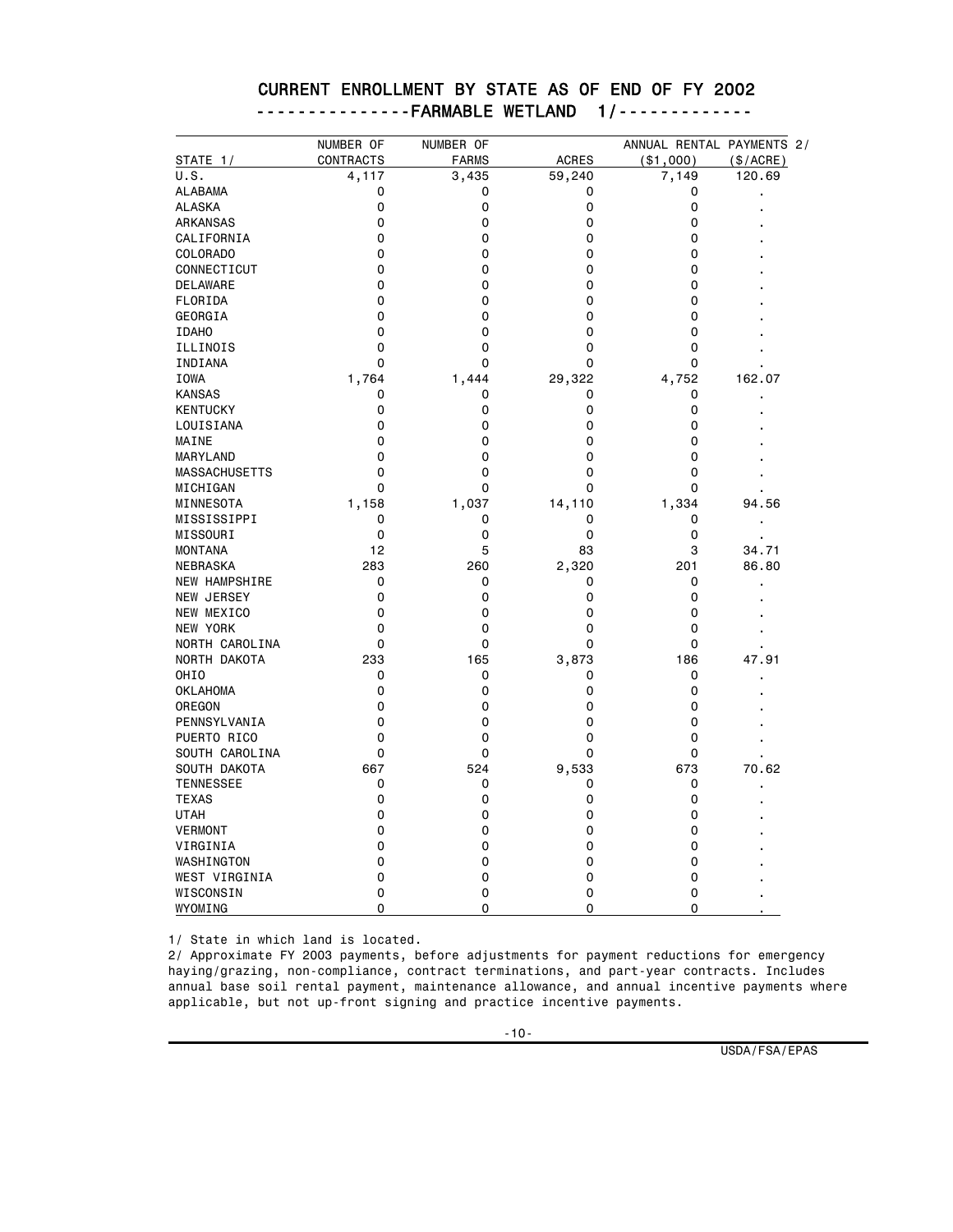#### CONTINUOUS/CREP ENROLLMENT CHANGE FROM PREVIOUS YEAR ----------CHANGE FROM FY 2001 TO FY 2002 1/---------

|                      | - - - - - - NON - CREP - - - - - - |              | - - - - - - - - CREP - - - - - - - - |              | - - - - - - - TOTAL - - - - - - - |              |
|----------------------|------------------------------------|--------------|--------------------------------------|--------------|-----------------------------------|--------------|
|                      | NUMBER OF                          |              | NUMBER OF                            |              | NUMBER OF                         |              |
| <b>STATE_2/</b>      | CONTRACTS                          | <b>ACRES</b> | CONTRACTS                            | <b>ACRES</b> | CONTRACTS                         | <b>ACRES</b> |
| U.S.                 | 38,479                             | 296,628      | 10,708                               | 175,764      | 49,187                            | 472,392      |
| <b>ALABAMA</b>       | 266                                | 8,620        | 0                                    | 0            | 266                               | 8,620        |
| <b>ALASKA</b>        | 1                                  | -3           | 0                                    | 0            | 1                                 | -3           |
| ARKANSAS             | 238                                | 5,078        | 6                                    | 208          | 244                               | 5,286        |
| CALIFORNIA           | 7                                  | 565          | 0                                    | 0            | 7                                 | 565          |
| COLORADO             | 240                                | 2,515        | 0                                    | 0            | 240                               | 2,515        |
| CONNECTICUT          | 0                                  | 0            | 0                                    | $\mathbf 0$  | 0                                 | 0            |
| DELAWARE             | 32                                 | 120          | 166                                  | 1,804        | 198                               | 1,924        |
| FLORIDA              | 0                                  | 0            | 0                                    | 0            | 0                                 | 0            |
| GEORGIA              | 18                                 | 89           | 0                                    | 0            | 18                                | 89           |
| <b>IDAHO</b>         | 138                                | 2,484        | 0                                    | 0            | 138                               | 2,484        |
| ILLINOIS             | 4,564                              | 26,744       | 1,416                                | 32,577       | 5,980                             | 59,322       |
| INDIANA              | 3,976                              | 13,996       | 0                                    | 0            | 3,976                             | 13,996       |
| IOWA                 | 7,933                              | 54,063       | 0                                    | 0            | 7,933                             | 54,063       |
| <b>KANSAS</b>        | 1,410                              | 8,430        | 0                                    | 0            | 1,410                             | 8,430        |
| <b>KENTUCKY</b>      | 1,245                              | 8,354        | 87                                   | 2,056        | 1,332                             | 10,411       |
| LOUISIANA            | 115                                | 1,755        | 0                                    | 0            | 115                               | 1,755        |
| MAINE                | 29                                 | 26           | 0                                    | 0            | 29                                | 26           |
| MARYLAND             | 29                                 | 122          | 1,154                                | 16,616       | 1,183                             | 16,739       |
| <b>MASSACHUSETTS</b> | 0                                  | 0            | 0                                    | 0            | 0                                 | 0            |
| MICHIGAN             | 428                                | 1,812        | 2,156                                | 28,384       | 2,584                             | 30,196       |
| MINNESOTA            | 5,831                              | 46,497       | 774                                  | 26,145       | 6,605                             | 72,642       |
| MISSISSIPPI          |                                    | 20,707       | 0                                    | 0            | 1,053                             | 20,707       |
| MISSOURI             | 1,053                              |              | 158                                  | 9,227        | 1,920                             |              |
|                      | 1,762                              | 16,826       |                                      |              |                                   | 26,053       |
| <b>MONTANA</b>       | 81                                 | 2,443        | 0                                    | 0            | 81                                | 2,443        |
| NEBRASKA             | 1,579                              | 11,662       | 0                                    | 0            | 1,579                             | 11,662       |
| NEW HAMPSHIRE        | 3                                  | 12           | 0                                    | 0            | 3                                 | 12           |
| NEW JERSEY           | 20                                 | 83           | 0                                    | 0            | 20                                | 83           |
| NEW MEXICO           | 12                                 | 2,778        | 0                                    | 0            | 12                                | 2,778        |
| NEW YORK             | 189                                | 2,768        | 59                                   | 710          | 248                               | 3,478        |
| NORTH CAROLINA       | 227                                | 1,857        | 233                                  | 2,306        | 460                               | 4,163        |
| NORTH DAKOTA         | 951                                | 11,217       | 43                                   | 843          | 994                               | 12,060       |
| OHIO                 | 2,106                              | 6,136        | 1,029                                | 5,308        | 3,135                             | 11,444       |
| <b>OKLAHOMA</b>      | 65                                 | 846          | 0                                    | 0            | 65                                | 846          |
| OREGON               | 38                                 | 1,138        | 117                                  | 3,078        | 155                               | 4,216        |
| PENNSYLVANIA         | 92                                 | 360          | 1,749                                | 30,297       | 1,841                             | 30,657       |
| PUERTO RICO          | 0                                  | 0            | 0                                    | 0            | 0                                 | 0            |
| SOUTH CAROLINA       | 266                                | 2,478        | 0                                    | 0            | 266                               | 2,478        |
| SOUTH DAKOTA         | 1,908                              | 10,007       | 0                                    | 0            | 1,908                             | 10,007       |
| <b>TENNESSEE</b>     | 349                                | 3,888        | 0                                    | 0            | 349                               | 3,888        |
| <b>TEXAS</b>         | 184                                | 8,479        | 0                                    | 0            | 184                               | 8,479        |
| <b>UTAH</b>          | 8                                  | 52           | 0                                    | 0            | 8                                 | 52           |
| <b>VERMONT</b>       | $\overline{c}$                     | -12          | 42                                   | 558          | 44                                | 546          |
| VIRGINIA             | 39                                 | 98           | 753                                  | 6,508        | 792                               | 6,607        |
| WASHINGTON           | 239                                | 7,323        | 194                                  | 3,344        | 433                               | 10,668       |
| WEST VIRGINIA        | 10                                 | 96           | 0                                    | 0            | 10                                | 96           |
| WISCONSIN            | 771                                | 3,419        | 572                                  | 5,793        | 1,343                             | 9,212        |
| WYOMING              | 25                                 | 683          | 0                                    | 0            | 25                                | 683          |

1/ Farmable Wetlands enrollment not included. 2/ State in which land is located.

Note: Negative numbers, indicating net reductions in contracts or acres, reflect contract terminations, data errors, and/or data corrections.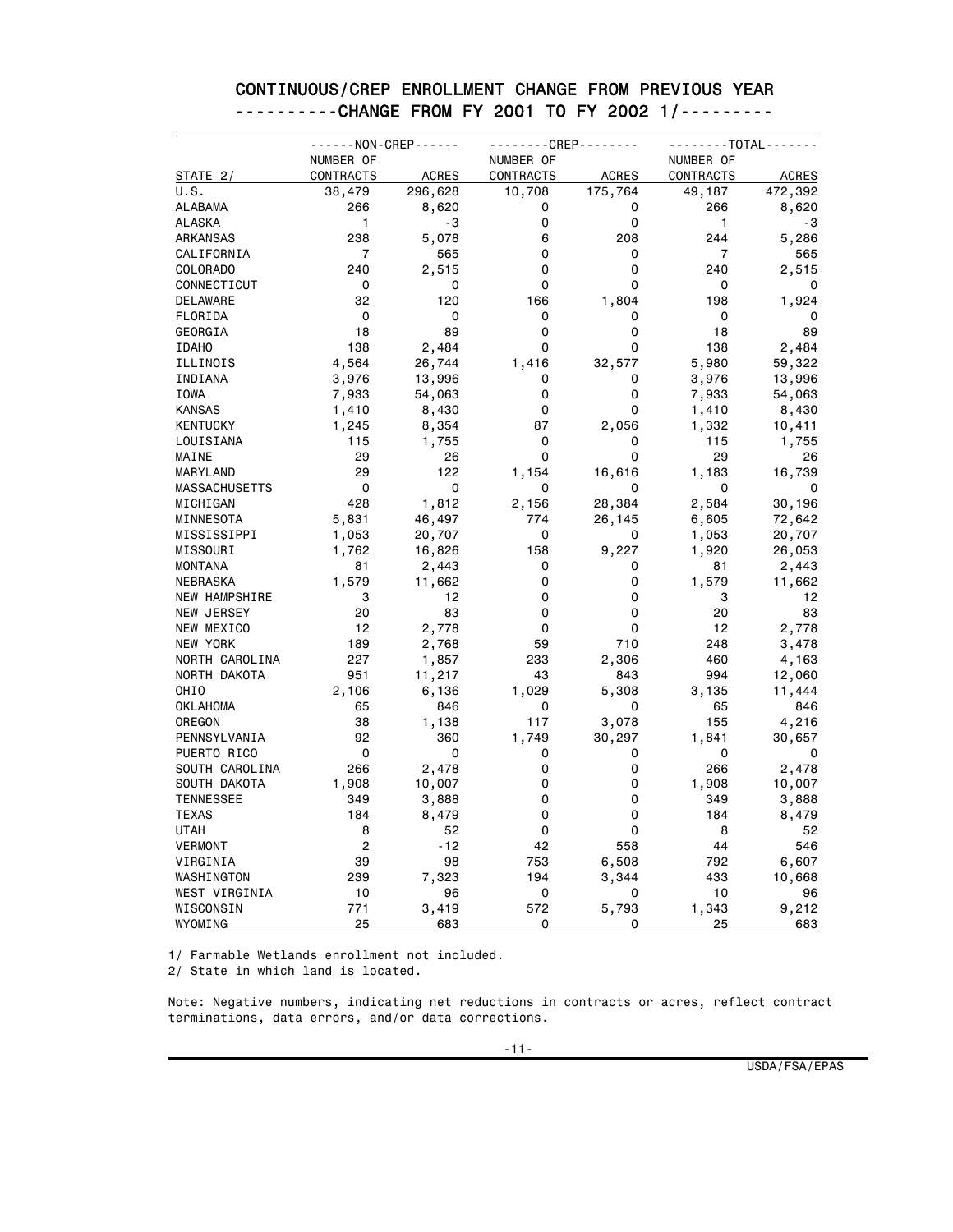#### CONTINUOUS/CREP ENROLLMENT ACTIVITY SINCE INCEPTION BY STATE AND SIGNUP, AS OF END OF FY 2002 (ACRES) 1/

| SIGNUP NUMBER        | 14      | 17      | 19      | 21,22,2 | 23      | 243          | <b>TOTAL</b> |
|----------------------|---------|---------|---------|---------|---------|--------------|--------------|
| SIGNUP FY            | 1997    | 1998    | 1999    | 2000    | 2001    | 2002         |              |
| STATE 4/             |         |         |         |         |         |              |              |
| U.S.                 | 560,284 | 217,379 | 266,802 | 325,443 | 444,402 | 256,117      | 2,070,426    |
| ALABAMA              | 327     | 890     | 361     | 4,857   | 6,295   | 3,312        | 16,043       |
| <b>ALASKA</b>        | 0       | 0       | 0       | 40      | 99      | $\mathbf{1}$ | 140          |
| <b>ARKANSAS</b>      | 1,182   | 1,111   | 1,091   | 2,858   | 5,426   | 1,730        | 13,399       |
| CALIFORNIA           | 0       | 40      | 0       | 1,027   | 1,186   | 569          | 2,822        |
| COLORADO             | 663     | 734     | 233     | 1,288   | 1,233   | 1,877        | 6,029        |
| CONNECTICUT          | 30      | 0       | 37      | 13      | 3       | 0            | 83           |
| <b>DELAWARE</b>      | 383     | 174     | 39      | 1,583   | 1,115   | 1,512        | 4,806        |
| FLORIDA              | 68      | 0       | 0       | 0       | 0       | 0            | 68           |
| GEORGIA              | 454     | 494     | 112     | 4       | 161     | 38           | 1,263        |
| <b>IDAHO</b>         | 565     | 526     | 293     | 1,034   | 2,635   | 1,426        | 6,479        |
| ILLINOIS             | 54,470  | 31,985  | 59,511  | 64,217  | 68,172  | 29,936       | 308,291      |
| INDIANA              | 11,240  | 5,263   | 6,913   | 13,013  | 16,621  | 9,414        | 62,463       |
| IOWA                 | 55,758  | 61,852  | 59,288  | 62,884  | 58,141  | 30,509       | 328,433      |
| <b>KANSAS</b>        | 8,907   | 4,550   | 7,422   | 4,994   | 7,100   | 6,139        | 39,111       |
| <b>KENTUCKY</b>      | 2,338   | 3,547   | 8,118   | 7,536   | 10,372  | 7,428        | 39,339       |
| LOUISIANA            | 1,701   | 142     | 184     | 320     | 865     | 754          | 3,965        |
| MAINE                | 23      | 44      | 33      | 122     | 95      | 33           | 350          |
| MARYLAND             | 1,940   | 6,347   | 7,675   | 7,251   | 12,350  | 11,555       | 47,118       |
| <b>MASSACHUSETTS</b> | 9       | 13      | 5       | 0       | 0       | 0            | 27           |
| MICHIGAN             | 2,107   | 2,108   | 2,884   | 3,457   | 22,763  | 18,022       | 51,342       |
| MINNESOTA            | 49,608  | 26,678  | 19,595  | 30,056  | 66,482  | 27,096       | 219,514      |
| MISSISSIPPI          | 2,031   | 4,820   | 5,473   | 20,121  | 18,661  | 8,263        | 59,370       |
| MISSOURI             | 8,330   | 9,510   | 6,583   | 8,140   | 20,366  | 11,947       | 64,877       |
| MONTANA              | 134,881 | 7,948   | 1,037   | 1,824   | 2,220   | 1,090        | 149,000      |
| NEBRASKA             | 4,321   | 4,044   | 4,287   | 7,512   | 11,629  | 5,267        | 37,060       |
| NEW HAMPSHIRE        | 151     | 16      | 0       | 6       | 12      | 0            | 184          |
| NEW JERSEY           | 32      | 13      | 39      | 9       | 83      | 10           | 186          |
| NEW MEXICO           | 0       | 0       | 0       | 0       | 851     | 2,100        | 2,951        |
| NEW YORK             | 336     | 255     | 468     | 1,794   | 4,019   | 1,240        | 8,111        |
| NORTH CAROLINA       | 67      | 430     | 11,811  | 8,783   | 5,093   | 1,908        | 28,091       |
| NORTH DAKOTA         | 59,031  | 7,687   | 20,967  | 12,116  | 15,866  | 8,493        | 124,161      |
| OHI <sub>0</sub>     | 11,886  | 3,301   | 3,400   | 8,932   | 12,496  | 7,493        | 47,508       |
| <b>OKLAHOMA</b>      | 7,725   | 1,266   | 998     | 537     | 1,035   | 229          | 11,789       |
| OREGON               | 233     | 490     | 1,950   | 2,150   | 4,405   | 2,210        | 11,437       |
| PENNSYLVANIA         | 73      | 98      | 63      | 9,958   | 23,439  | 21,848       | 55,480       |
| SOUTH CAROLINA       | 2,668   | 9,774   | 8,478   | 6,887   | 3,876   | 1,024        | 32,706       |
| SOUTH DAKOTA         | 97,834  | 3,881   | 3,882   | 4,487   | 7,281   | 7,704        | 125,068      |
| <b>TENNESSEE</b>     | 1,006   | 956     | 733     | 901     | 2,239   | 2,935        | 8,770        |
| <b>TEXAS</b>         | 5,120   | 4,628   | 1,451   | 1,336   | 1,859   | 7,665        | 22,059       |
| <b>UTAH</b>          | 0       | 32      | 0       | 0       | 38      | 23           | 92           |
| <b>VERMONT</b>       | 47      | 31      | 62      | 129     | 228     | 386          | 884          |
| VIRGINIA             | 214     | 730     | 156     | 3,563   | 7,620   | 1,415        | 13,697       |
| WASHINGTON           | 29,831  | 5,628   | 14,217  | 15,425  | 13,257  | 3,727        | 82,086       |
| WEST VIRGINIA        | 18      | 14      | 8       | 13      | 138     | 34           | 225          |
| WISCONSIN            | 2,677   | 4,984   | 6,863   | 3,746   | 5,936   | 7,240        | 31,445       |
| WYOMING              | 0       | 345     | 78      | 521     | 618     | 516          | 2,077        |

1/ Farmable Wetland enrollment not included.

2/ Signup 21 ended and Signup 22 began in May 2000, when signing and practice incentive payments for selected practices were added.

3/ Signup 24 contracts starting in FY 2003 not included.

4/ State in which land is located.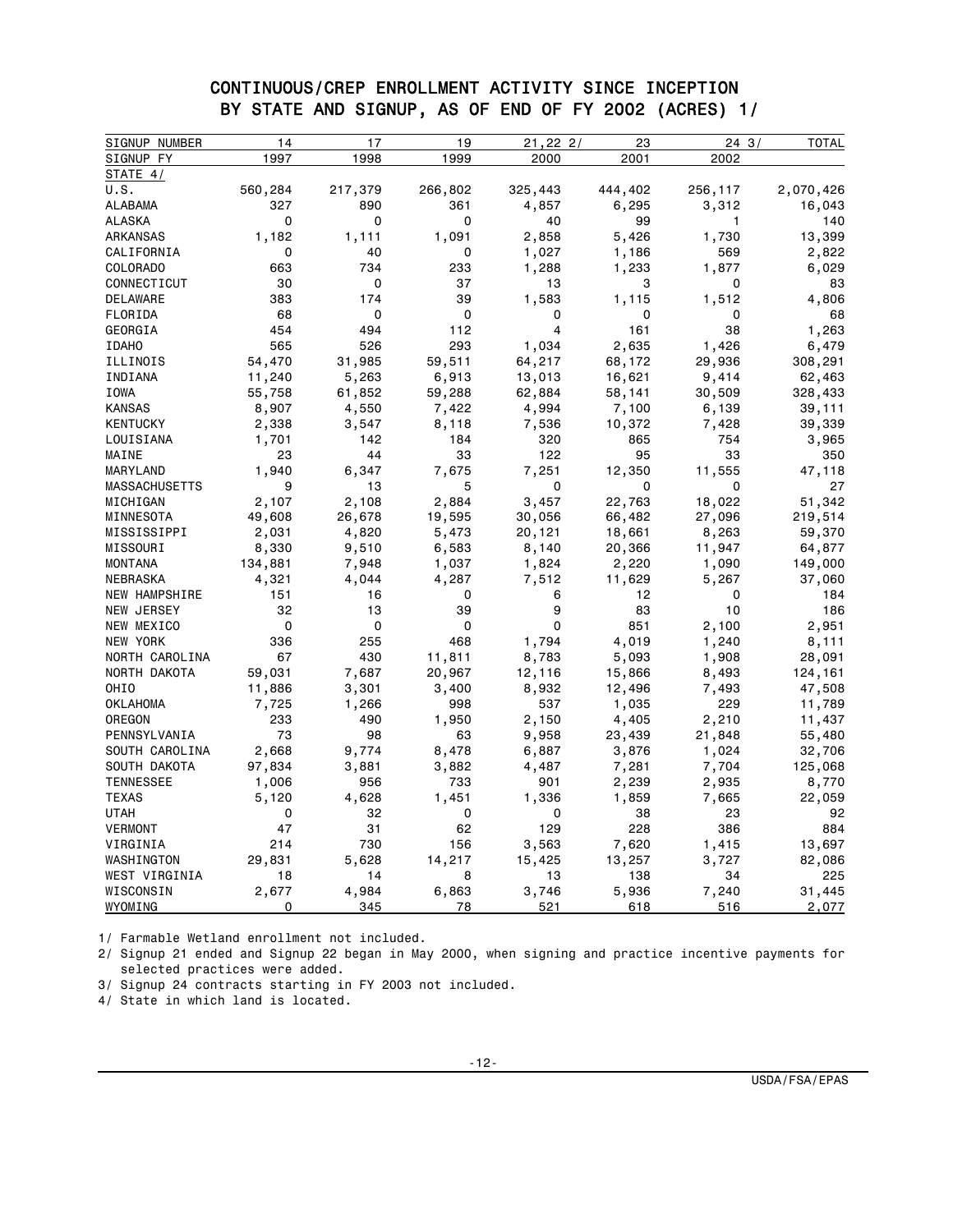## SCHEDULE OF CRP CONTRACT EXPIRATIONS BY STATE AND YEAR OF CONTRACT EXPIRATION, AS OF END OF FY 2002 (ACRES)

|                      |               | $2003 -$ |         |        |                                                            |                     |         |         |         |
|----------------------|---------------|----------|---------|--------|------------------------------------------------------------|---------------------|---------|---------|---------|
| STATE 1/             | 2002 2/       | 2004     | 2005    | 2006   | 2007                                                       | 2008                | 2009    | 2010    | $2011+$ |
| U.S.                 | 1,722,847     | 9,556    | 440,414 |        | 196,649 16,114,165 6,099,461 4,298,036 2,205,988 2,874,875 |                     |         |         |         |
| ALABAMA              | 31,611        | 204      | 9,198   | 2,235  | 233,135                                                    | 59,713              | 31,285  | 36,049  | 80,194  |
| ALASKA               | 0             | 0        | 0       | 0      | 24,123                                                     | 0                   | 5,014   | 240     | 100     |
| ARKANSAS             | 16,463        | 56       | 3,986   | 3,486  | 47,659                                                     | 8,102               | 7,652   | 29,060  | 44,898  |
| CALIFORNIA           | 3,600         | 0        | 2,394   | 0      | 98,179                                                     | 15,852              | 9,329   | 7,007   | 2,635   |
| COLORADO             | 22,677        | 0        | 2,080   | 1,866  | 1,357,613                                                  | 397,519             | 305,001 | 117,165 | 5,538   |
| CONNECTICUT          | 0             | 0        | 0       | 0      | 167                                                        | 34                  | 71      | 13      | 33      |
| <b>DELAWARE</b>      | 0             | 0        | 0       | 0      | 632                                                        | 617                 | 659     | 437     | 4,225   |
| FLORIDA              | 7,639         | 0        | 1,970   | 966    | 45,000                                                     | 5,290               | 6,401   | 9,584   | 11,435  |
| GEORGIA              | 27,839        | 0        | 7,592   | 2,148  | 98,639                                                     | 16,984              | 14,493  | 27,710  | 118,201 |
| <b>IDAHO</b>         | 60,782        | 0        | 3,229   | 1,444  | 533,118                                                    | 69,559              | 85,659  | 31,755  | 6,494   |
| ILLINOIS             | 127,954 1,027 |          | 26,082  | 9,123  | 190,652                                                    | 135,036             | 109,069 | 92,703  | 272,475 |
| INDIANA              | 64,721        | 830      | 5,722   | 3,804  | 75,225                                                     | 46,204              | 30,550  | 23,044  | 51,557  |
| IOWA                 | 187,006 1,273 |          | 61,177  | 15,059 | 523,946                                                    | 361,494             | 256,540 | 194,183 | 264,813 |
| <b>KANSAS</b>        | 62,311        | 9        | 11,491  | 16,914 | 1,614,945                                                  | 390,759             | 356,869 | 122,217 | 83,291  |
| KENTUCKY             | 23,275        | 31       | 5,833   | 1,282  | 135,012                                                    | 47,952              | 31,780  | 38,751  | 28,938  |
| LOUISIANA            | 6,515         | 234      | 2,606   | 2,336  | 42,387                                                     | 9,986               | 12,122  | 16,315  | 113,066 |
| MAINE                | 910           | 0        | 0       | 0      | 15,455                                                     | 5,254               | 1,831   | 613     | 209     |
| MARYLAND             | 1,760         | 0        | 1,348   | 171    | 6,143                                                      | 5,915               | 7,335   | 3,918   | 34,337  |
| <b>MASSACHUSETTS</b> | $\mathbf 0$   | 0        | 47      | 0      | 19                                                         | 14                  | 5       | 30      | 5       |
| MICHIGAN             | 101,931       | 68       | 16,926  | 3,005  | 47,844                                                     | 48,097              | 24,953  | 22,045  | 45,045  |
| MINNESOTA            | 66,680        | 1,729    | 15,654  | 2,326  | 401,821                                                    | 405,487             | 268,294 | 83,092  | 424,250 |
| MISSISSIPPI          | 41,783        | 325      | 29,676  | 21,352 | 424,805                                                    | 71,892              | 69,182  | 60,357  | 145,449 |
| MISSOURI             | 165,353       | 428      | 51,419  | 18,609 | 789,869                                                    | 187,611             | 130,073 | 132,420 | 75,632  |
| MONTANA              | 74,004        | 0        | 32,608  | 27,595 | 1,683,805                                                  | 767,776             | 517,584 | 211,263 | 96,902  |
| NEBRASKA             | 60,479        | 13       | 17,317  | 4,334  | 563,335                                                    | 180,794             | 157,098 | 83,437  | 73,876  |
| <b>NEW HAMPSHIRE</b> | 0             | 0        | 11      | 0      | 105                                                        | 16                  | 0       | 6       | 57      |
| NEW JERSEY           | 62            | 0        | 17      | 0      | 1,132                                                      | 613                 | 151     | 226     | 92      |
| NEW MEXICO           | 1,742         | 0        | 3,425   | 2,200  | 534,606                                                    | 36,959              | 11,563  | 526     | 2,951   |
| NEW YORK             | 5,558         | 0        | 2,857   | 169    | 25,121                                                     | 11,160              | 4,614   | 3,603   | 7,185   |
| NORTH CAROLINA       | 9,294         | 0        | 1,990   | 110    | 42,041                                                     | 12,044              | 10,867  | 9,155   | 28,034  |
| NORTH DAKOTA         | 27,409        | 202      | 19,172  | 11,319 | 1,709,284                                                  | 480,950             | 523,691 | 155,661 | 399,117 |
| OHIO                 | 86,201        | 278      | 6,447   | 1,253  | 82,524                                                     | 36,390              | 28,840  | 26,610  | 36,167  |
| OKLAHOMA             | 28,911        | 2        | 5,761   | 7,334  | 631,906                                                    | 175,831             | 136,504 | 37,617  | 1,427   |
| OREGON               | 10,436        | 0        | 13      | 1,227  | 295,453                                                    | 63,324              | 39,023  | 34,773  | 10,776  |
| PENNSYLVANIA         | 3,860         | 194      | 4,140   | 619    | 32,103                                                     | 13,345              | 6,645   | 2,186   | 54,938  |
| PUERTO RICO          | 0             | 0        | 162     | 0      | 157                                                        | 322                 | 0       | 20      | 10      |
| SOUTH CAROLINA       | 9,139         | 0        | 3,497   | 631    | 97,304                                                     | 20,820              | 12,072  | 22,029  | 53,335  |
| SOUTH DAKOTA         | 26,589        | 80       | 8,158   | 6,636  | 730,086                                                    |                     |         | 87,733  |         |
|                      |               |          |         |        |                                                            | 199,516             | 229,182 |         | 144,150 |
| <b>TENNESSEE</b>     | 28,454        | 52<br>0  | 6,703   | 965    | 126,239                                                    | 28,239              | 23,242  | 25,891  | 8,992   |
| TEXAS<br><b>UTAH</b> | 176,609       |          | 35,929  | 9,396  |                                                            | 2,067,242 1,019,343 | 532,027 | 192,724 | 10,332  |
|                      | 1,772         | 0        | 0       | 0      | 142,037                                                    | 41,924              | 6,132   | 8,539   | 86      |
| VERMONT              | 6             | 0        | 0       | 0      | 160                                                        | 8                   | 56      | 0       | 777     |
| VIRGINIA             | 3,431         | 7        | 974     | 134    | 23,510                                                     | 7,305               | 5,034   | 1,862   | 13,562  |
| WASHINGTON           | 58,719        | 0        | 3,626   | 9,401  | 225,743                                                    | 539,327             | 197,008 | 193,392 | 54,107  |
| WEST VIRGINIA        | 8             | 0        | 0       | 0      | 513                                                        | 65                  | 292     | 0       | 200     |
| WISCONSIN            | 89,152        | 2,514    | 28,510  | 7,201  | 195,500                                                    | 126,312             | 62,853  | 59,639  | 62,999  |
| WYOMING              | 202           | 0        | 666     | 0      | 197,834                                                    | 47,551              | 29,388  | 387     | 1,963   |

1/ State in which land is located.

2/ Acreage eligible for 1-year contract extension. Approximately 90 percent of offers were extended and will not expire until 2003.

Note: Contacts expire at the end of the fiscal year (September  $30<sup>th</sup>$ ).

USDA/FSA/EPAS